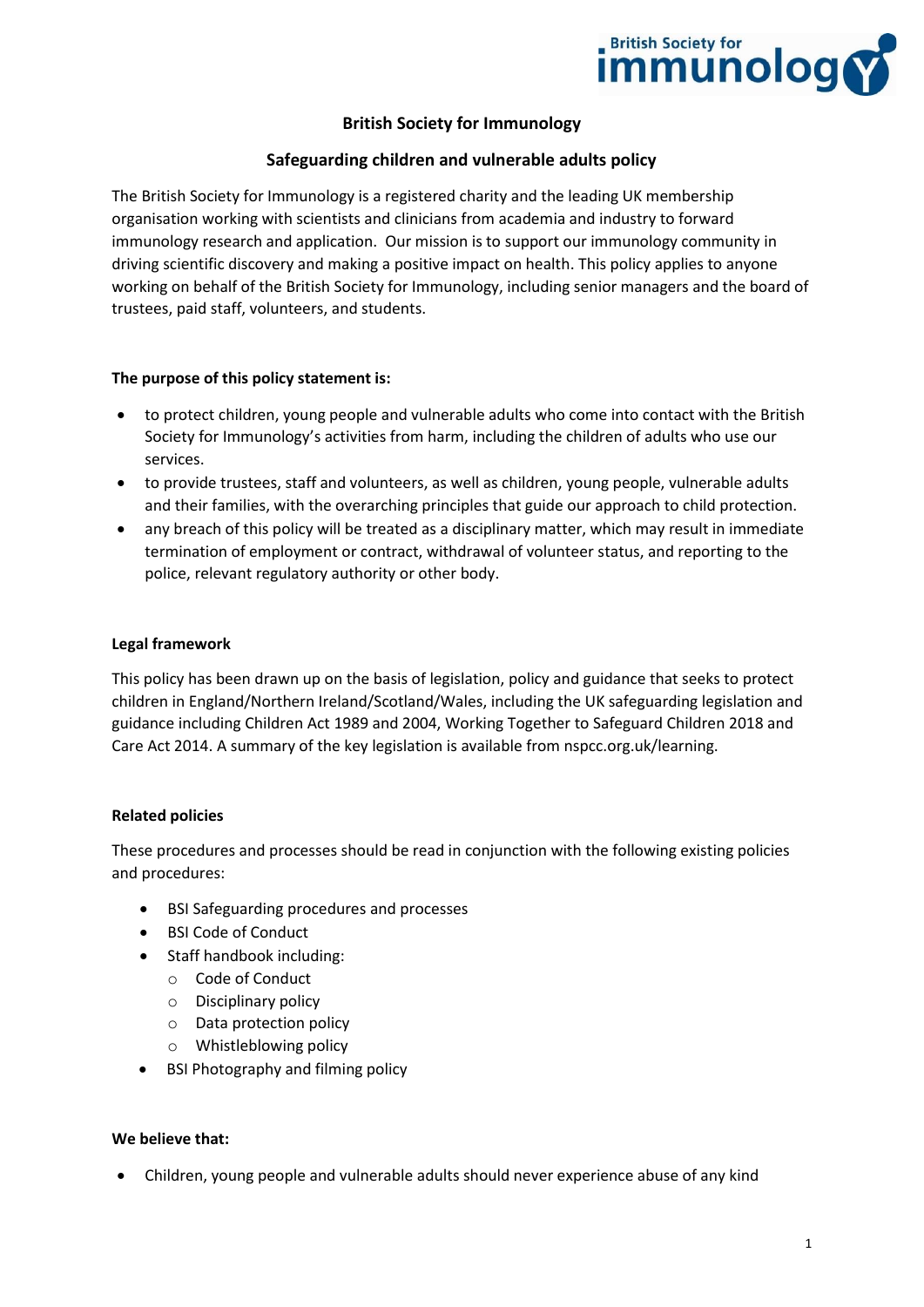• we have a responsibility to promote the welfare of all children, young people and vulnerable adults, to keep them safe and to practise in a way that protects them.

# **We recognise that:**

- the welfare and interests of children are paramount
- all children and vulnerable adults, regardless of age, disability, gender reassignment, race, religion or belief, sex, or sexual orientation have an equal right to protection from all types of harm or abuse and some children are additionally vulnerable because of the impact of previous experiences, their level of dependency, communication needs or other issues
- all visitors without exception have the right to protection from abuse
- all suspicions and allegations of abuse should be taken seriously and responded to swiftly and appropriately
- all staff, contractors and volunteers should be clear as to what constitutes appropriate behaviour and responses and have a responsibility to report concerns to the appropriate person

### **Guiding principles**

We are committed to safeguarding children and vulnerable adults from harm.

- Safeguarding is everyone's responsibility and the welfare of children and vulnerable adults is paramount.
- Everyone who participates in activities run by British Society for Immunology staff and volunteers, is entitled to do so in a safe and enjoyable environment.
- All children and vulnerable adults, without exception, have the right to protection from abuse regardless of gender, ethnicity, disability, sexuality or beliefs.
- No child or vulnerable adult must be treated any less favourably than others in being able to access our services which meet their particular needs.

We will seek to keep children and vulnerable adults safe by:

- Taking all reasonable steps to protect children and vulnerable adults from harm, discrimination and degrading treatment and to respect their rights, wishes and feelings
- Appointing Designated Safeguarding Officers (DSOs), Leadership Team lead for safeguarding and a lead trustee for safeguarding
- Adopting child protection and safeguarding best practice through our policies and procedures
- Ensuring a robust 'safe' recruitment procedure is in place and that all British Society for Immunology employees and volunteers who work with children are appropriate for that role and are provided with relevant training in safeguarding
- Taking seriously all suspicions and allegations of poor practice or abuse and responding swiftly and appropriately to them in accordance with current procedures
- Using our procedures to manage any allegations against staff and volunteers appropriately
- Ensuring all activities have an up-to-date risk assessment and that we provide a safe physical environment for children, young people, vulnerable adults, staff and volunteers
- Ensuring all images or recordings of children or vulnerable adults taken on behalf of the BSI comply with the BSI Data Protection Policy and appropriate consents are obtained